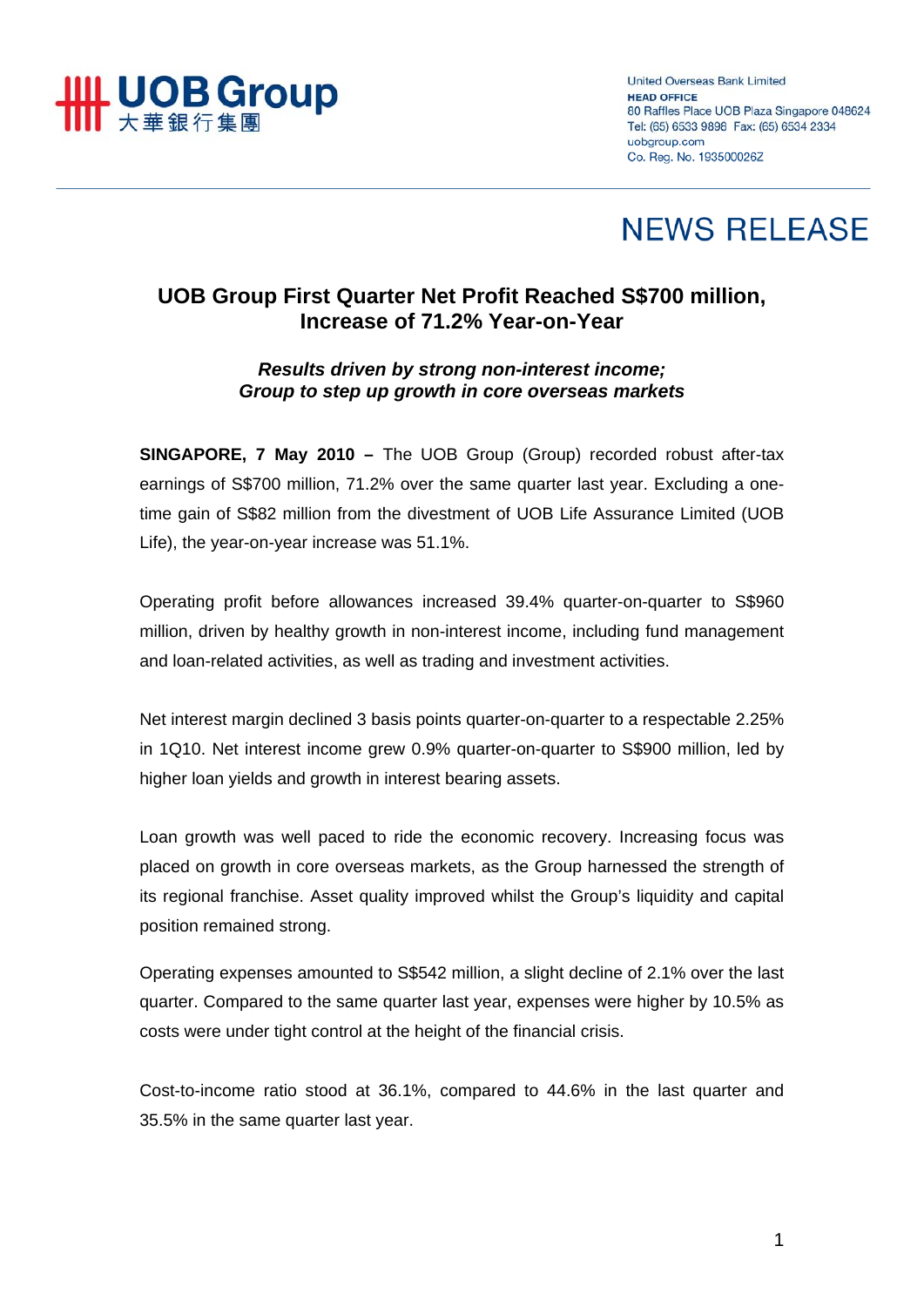Individual impairment was significantly lower with a loan charge-off of 4 basis points as loan quality continued to improve. Collective impairment of S\$77 million was set aside in the current quarter to position for additional loan growth ahead. Comparing year-on-year, total impairment charges were S\$269 million or 71.3% lower, reflecting the improved asset quality.

#### Net Interest Income

Quarter-on-quarter, net interest income grew 0.9% to S\$900 million, led by higher loan yields and increased volume in interest bearing assets. Year-on-year, net interest income was lower by 5.2% due to lower margins as interest yields declined faster than the decrease in funding costs.

#### Non-Interest Income

Non-interest income was strong, registering a significant increase of 71.9% to S\$602 million quarter-on-quarter, supported by growth in almost all business areas. Excluding the one-time divestment gain from UOB Life, non-interest income increased 48.4% to S\$520 million. Income from trading and investment activities, as well as fees from loan-related and fund management business posted strong gains. The steady flow in loan approvals generated a significant increase in loan-related fee income of 38.6% to S\$77 million. Year-on-year, non-interest income increased 38.6% resulting from broad-based growth across most businesses.

#### Loans

Net customer loans increased 1.4% from last quarter and 0.9% from a year ago to S\$100.6 billion as at 31 March 2010 mainly due to increase in housing loans. Malaysia led the loan growth for the quarter while both Singapore and Malaysia contributed to the improvement year-on-year.

## Asset Quality

Non-performing loans (NPL) declined 4.7% from last quarter and 1.5% from a year ago to S\$2,153 million as at 31 March 2010. Consequently, NPL ratio improved against both comparative periods to 2.0%.

## Capital Position and Liquidity

The Group continued to maintain a strong capital position. Tier 1 capital adequacy ratio (CAR) increased to 14.9%, and total CAR reached 20.0%, well above the regulatory minimum of 6% and 10%, respectively. These ratios improved from last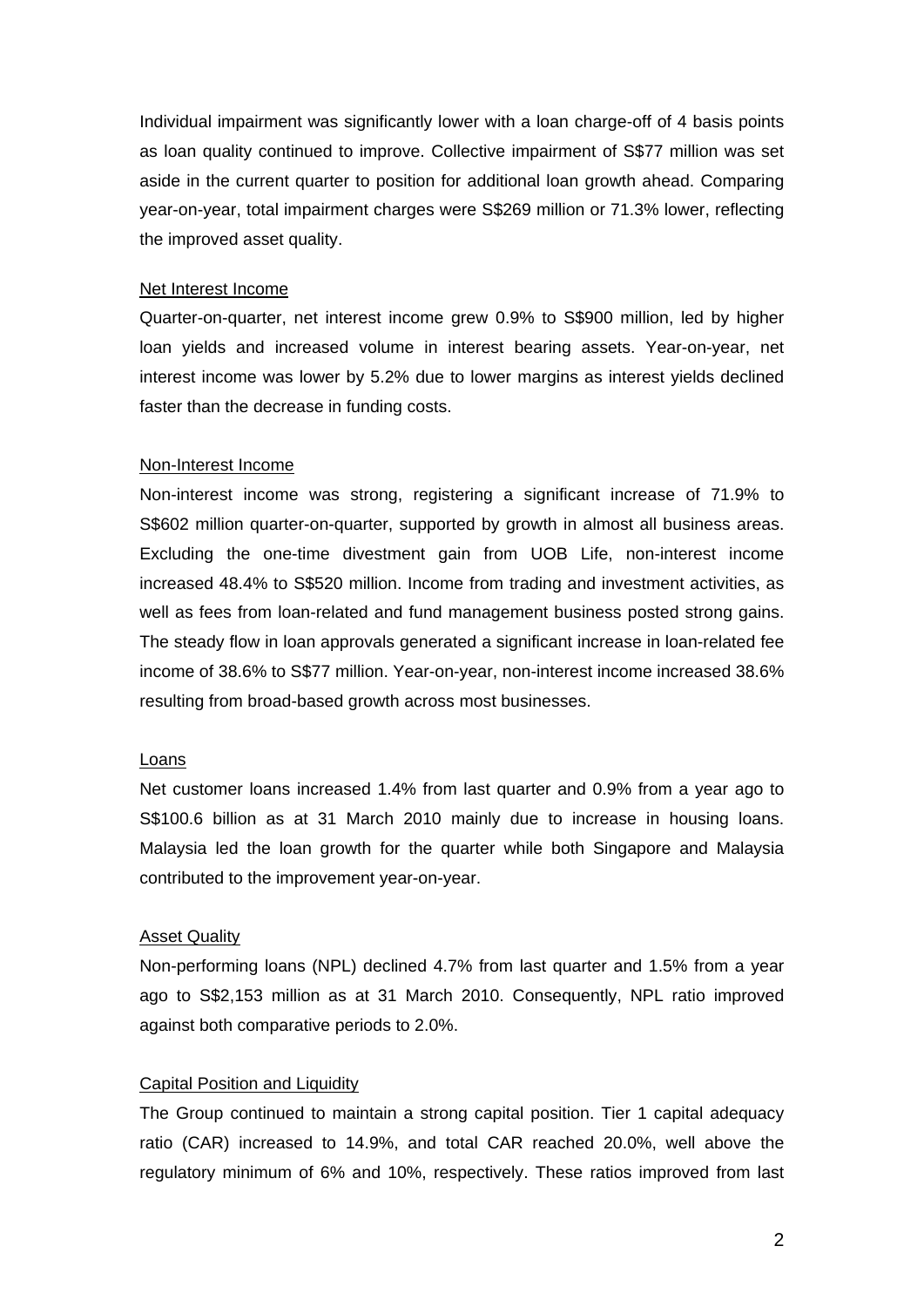year end's 14.0% and 19.0% respectively, contributed largely by retained earnings. Core Tier 1 CAR was 12.8% as at 31 March 2010.

Liquidity remained strong as customer deposits grew 3.3% during the quarter with a stable loans-to-deposits ratio of 81.5%.

Return on equity was 14.2% compared with 12.1% in the previous quarter and 11.2% a year ago, while return on assets was 1.37% compared with 1.16% and 0.90%, respectively.

# **CEO's Statement**

Mr Wee Ee Cheong, the UOB Group's Deputy Chairman and Chief Executive Officer, said: "UOB's strong operating profit, in particular its robust non-interest income, underscores the Bank's ability to ride on Asia's economic recovery and deepen relationship with our clients.

Asian economies appear to be back on track, and we believe that this part of the world is well-positioned for the post-crisis era. However, as stated previously, the rebound will be volatile as the West continues to grapple with de-leveraging issues.

At UOB, we are confident of growing in the region, serving the increasing intra-regional needs of individuals and companies. Our focus is to harness our network to provide our customers seamless access and services across the regional cities in which we operate in. We are poised for growth and will continue to actively seize opportunities as we build a sustainable franchise."

- ends -